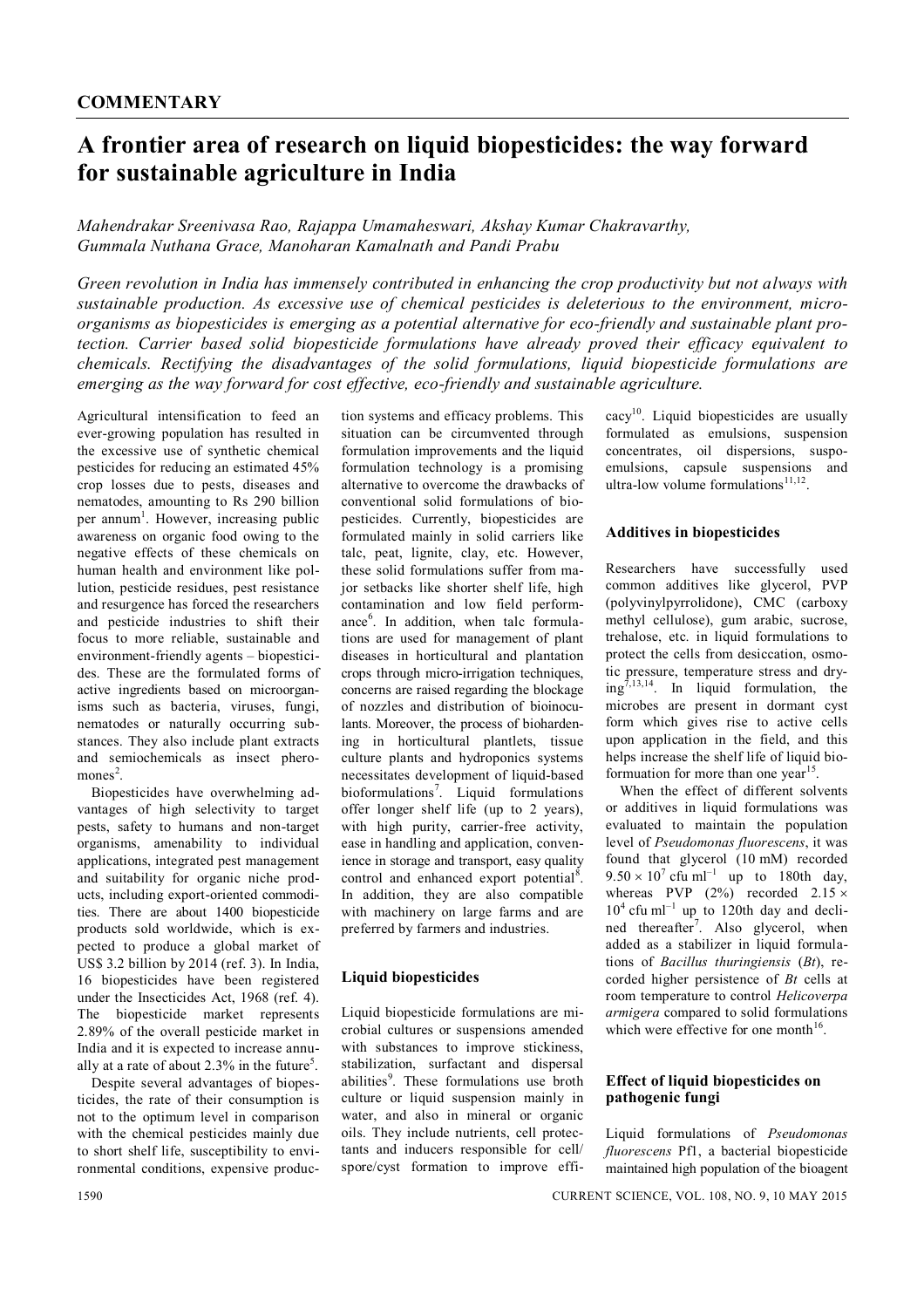| Treatment      | Root knot<br>index $(1-5)$ |      | No. of<br>Meloidogyns<br><i>incognital</i><br>10 g of root |      | <b>Disease</b><br>incidence (%) |      | <b>Table 1.</b> Div-criticacy of <i>Dacilius Subtilis 17</i> 0 A.S. (iiguid formulation) against disease complex of tomato<br>Yield/plot of<br>$4 \times 2.5$ m (kg) |      | Increase<br>in yield* $(\%)$ |      | Root<br>colonization of<br>B. subtilis (CFU/q<br>of root) $\times$ 10 $^{\circ}$ |          |
|----------------|----------------------------|------|------------------------------------------------------------|------|---------------------------------|------|----------------------------------------------------------------------------------------------------------------------------------------------------------------------|------|------------------------------|------|----------------------------------------------------------------------------------|----------|
|                | 2013                       | 2014 | 2013                                                       | 2014 | 2013                            | 2014 | 2013                                                                                                                                                                 | 2014 | 2013                         | 2014 | 2013                                                                             | 2014     |
| T <sub>1</sub> | 4.2                        | 4.4  | 24                                                         | 27   | 29.6                            | 31.6 | 21.9                                                                                                                                                                 | 23.8 | 02.3                         | 01.7 | 1.3                                                                              | 1.5      |
| T <sub>2</sub> | 3.7                        | 3.4  | 20                                                         | 22   | 26.9                            | 27.8 | 22.4                                                                                                                                                                 | 24.3 | 04.6                         | 03.4 | 2.4                                                                              | 2.6      |
| $T_3$          | 3.0                        | 2.9  | 17                                                         | 16   | 21.7                            | 23.3 | 24.2                                                                                                                                                                 | 27.2 | 13.1                         | 15.8 | 3.8                                                                              | 3.5      |
| T <sub>4</sub> | 2.3                        | 2.5  | 08                                                         | 09   | 12.2                            | 14.5 | 25.4                                                                                                                                                                 | 28.0 | 18.7                         | 19.2 | 4.2                                                                              | 4.0      |
| T <sub>5</sub> | 4.5                        | 4.4  | 27                                                         | 29   | 30.3                            | 31.6 | 22.3                                                                                                                                                                 | 24.2 | 04.2                         | 03.1 | 0                                                                                | 0        |
| $T_6$          | 2.6                        | 2.8  | 12                                                         | 16   | 19.7                            | 22.5 | 23.7                                                                                                                                                                 | 26.3 | 10.7                         | 12.6 | 0                                                                                | 0        |
| T <sub>7</sub> | 4.7                        | 4.9  | 30                                                         | 33   | 31.2                            | 33.6 | 21.4                                                                                                                                                                 | 23.5 | 0                            | 0    | 0                                                                                | $\Omega$ |
| $CD @ 5\%$     | 0.23                       | 0.27 | 2.16                                                       | 2.41 | 2.68                            | 2.92 | 1.29                                                                                                                                                                 | 1.25 | 2.43                         | 2.76 | 0.27                                                                             | 0.31     |

**Table 1.** Bio-efficacy of *Bacillus subtilis* 1% A.S. (liquid formulation) against disease complex of tomato

\*CD was computed using angular transformed values.

 $T_1$ , Seed treatment with *B. subtilis* 1% A.S. - 20 ml/kg of seed;  $T_2$ ,  $T_1$  + nursery bed treatment with 50 ml *B. subtilis* 1% A.S.;  $T_3$ ,  $T_2$  + 2 tonnes vermicompost enriched with 2.5 l *B. subtilis* 1% A.S./ha; T<sub>4</sub>, T<sub>2</sub> + 2 tonnes vermicompost enriched with 5.0 l *B. subtilis* 1% A.S./ha; T<sub>5</sub>, 2 tonnes vermicompost/ha; T<sub>6</sub>, Chemical treatment (carbofuran 1.0 kg a.i./ha + streptocycline 1 kg/ha); T<sub>7</sub>, Control.

 $(10<sup>7</sup>-10<sup>8</sup>$  cfu/ml) for up to 6 months, whereas talc-based formulations were effective for 3 months. This formulation, when used as seed treatment, seedling dip and soil drenching in tomato recorded minimum disease incidence of *Fusarium*  wilt on tomato and increased fruit yield<sup>7</sup>. A liquid formulation of fungal biocontrol agent, *Trichoderma asperellum* added with starch as food base and small amounts of copper remained active for 6 months at room temperature and effectively colonized *Fusarium graminearum* 17 .

#### **Effect of liquid biopesticides on insect pests**

Liquid formulations of *Pochonia*  (=*Verticillium*) *lecanii*, in combination with adjuvants like glycerol, Tween 80 and arachnid oil were effective against the grapes mealy bug, *Maconellicoccus hirsutus* and recorded maximum surface coverage and biomass<sup>18</sup>. Bentonite oilbased liquid formulations (bentonite, corn oil, gum, glycerin) of entomopathogenic fungi, *Beauveria bassiana* were more effective than powder formulations in causing larval mortality of *H. armigera*, retaining spore viability for a longer time (6 months) and also ease in application<sup>19</sup>. An invert emulsion (water in oil) formulation of *M. anisopliae* was found effective against whiteflies, *Bemisia tabaci* and red spider mites, *Tetranychus cinnabarinus* in eggplants, and conidia remained viable for 30.8 months $^{20}$ .

## **Effect of liquid biopesticides on nematode pests**

Spray application of the bacterial suspensions of *Agrobacterium radiobacter*  and *Bacillus sphaericus* isolates at densities of  $9.7 \times 10^8$  and  $3.16 \times 10^9$  cfu ml<sup>-1</sup> respectively, caused significant reduction (24–41%) in root infection of potato by cyst nematodes, *Globodera pallida*<sup>21</sup> . Liquid formulations of *in vitro* produced endospores of bacterial bioagent, *Pasteuria penetrans* suppressed the host nematode, *Belanolaimus longicaudatus* more effectively (59–63%) than granular formulations (20–22%). The liquid formulation increased percentage of endospore attachment to nematode by 147–158 (ref. 22). The Indian Institute of Horticultural Research, Bengaluru has done pioneering work in biopesticides and has successfully commercialized many biopesticide technologies disseminated to more than 300 companies. Liquid biopesticides of *B. subtilis*, *Pseudomonas putida*, *Pseudomonas fluorescens*, *Paecilomyces lilacinus*, *Trichoderma viride* and *Trichoderma harzianum* with shelf life more than 12 months have proved their efficacy on major nematode pests like root knot nematodes (*Meloidogyne incognita*), reniform nematode (*Rotylenchulus reniformis*) and lesion nematodes (*Radopholus similis*) affecting major horticultural crops like banana, papaya, carrot, capsicum, tomato, gerbera, carnation, etc. both in field and protected cultivation.

#### **Liquid versus solid biopesticide formulations**

When the effectiveness of *P. fluorescens*  in solid and liquid formulations was compared against *Fusarium* wilt of tomato, liquid formulation of Pf1 recorded 81.21% control of the wilt disease while the talc-based formulation recorded 79.25% control under field conditions<sup>7</sup> . Comparison of liquid *B. subtilis*  1% A.S. formulation and talc-based solid formulation of *B. subtilis* 1% W.P. against root knot disease complex of tomato revealed better performance of liquid over solid formulations in reducing the root knot nematode population (55.5% higher) and disease incidence (20.33% higher) and increasing the yield  $(7.3\% \text{ higher}; \text{Tables } 1 \text{ and } 2)^{23,24}.$ 

Due to environmental concerns, the requirement for safer products in plant protection has created a huge demand for biopesticides with good efficacy and stability. This necessitated the development of liquid biopesticide formulations with more shelf life and efficacy than carrierbased solid biopesticide formulations. Liquid formulation is a budding technology in India and has specific characteristics and uniqueness. Liquid formulations are preferred by the farmers due to their ease in application and compatibility with modern irrigation systems, while in the case of solid formulations, there are difficulties like clogging of nozzles and uniform distribution of bio-inoculants<sup>7</sup>. It is a promising input to combat the problem